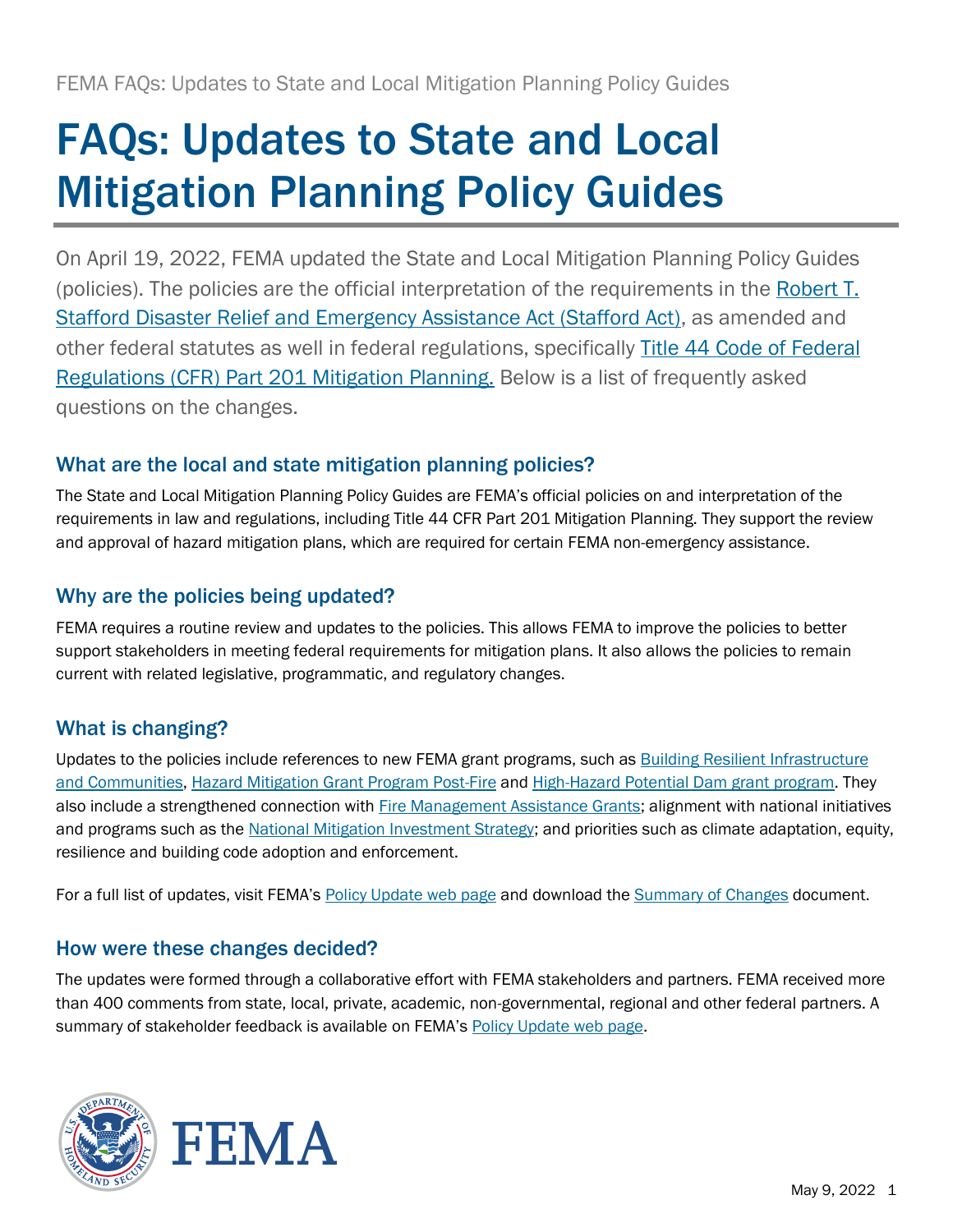#### When will these changes be effective?

The State and Local Mitigation Planning Policies were released on April 19, 2022 and will be in effect for all plans approved by FEMA starting on or after April 19, 2023. The transition period before policy changes take effect for mitigation plan approvals provides time for state and local governments to review and incorporate the changes needed for an approved hazard mitigation plan. During this time, FEMA will provide additional information to help state and local governments develop or update their hazard mitigation plans in accordance with the newly released policies.

#### When do the policies go into effect? Where is this stated?

The effective date is on the cover of both policies – April 19, 2023. Plans that are not approved by the effective date will have to meet the requirements in the updated policies.

### If I already started my mitigation plan update, will I need to switch to the updated policies?

Yes, if the plan is expected to be approved on or after the effective date, April 19, 2023. Jurisdictions interested in plan approval prior to the new policy effective date should submit their plan well in advance of the effective date to allow time for review by their state and FEMA, plan adoption by the jurisdiction and final approval by FEMA or the state, where applicable. The transition year between the release date and the effective date gives everyone time to review, learn, and understand what's in the new policies.

## What if my jurisdiction participated in a multi-jurisdictional plan, and one jurisdiction adopted the plan, but my jurisdiction is in Approvable Pending Adoption (APA) status when the updated policy goes into effect?

Jurisdictions that participated in a mitigation plan that received FEMA approval under the 2011 Local Mitigation Plan Review Guide but are still in APA status as of the effective date of the updated policy (April 19, 2023) do not need to meet the requirements of the updated policy in order to receive final approval following adoption. FEMA encourages all jurisdictions to adopt and submit the adoption resolution with the mitigation plan for review and approval. All plans approved on or after the policy effective date, April 19, 2023, must meet the updated policy for approval.

## What does the word "all" mean in the HMA Grants Performance requirements for state enhanced plans? For example, "all applications are complete and submitted by the end of each program's respective application period."

Where "all" is used in these requirements, this means that the state must meet the requirement 100% of the time. However, FEMA can consider circumstances such as multiple disasters as described by the State.